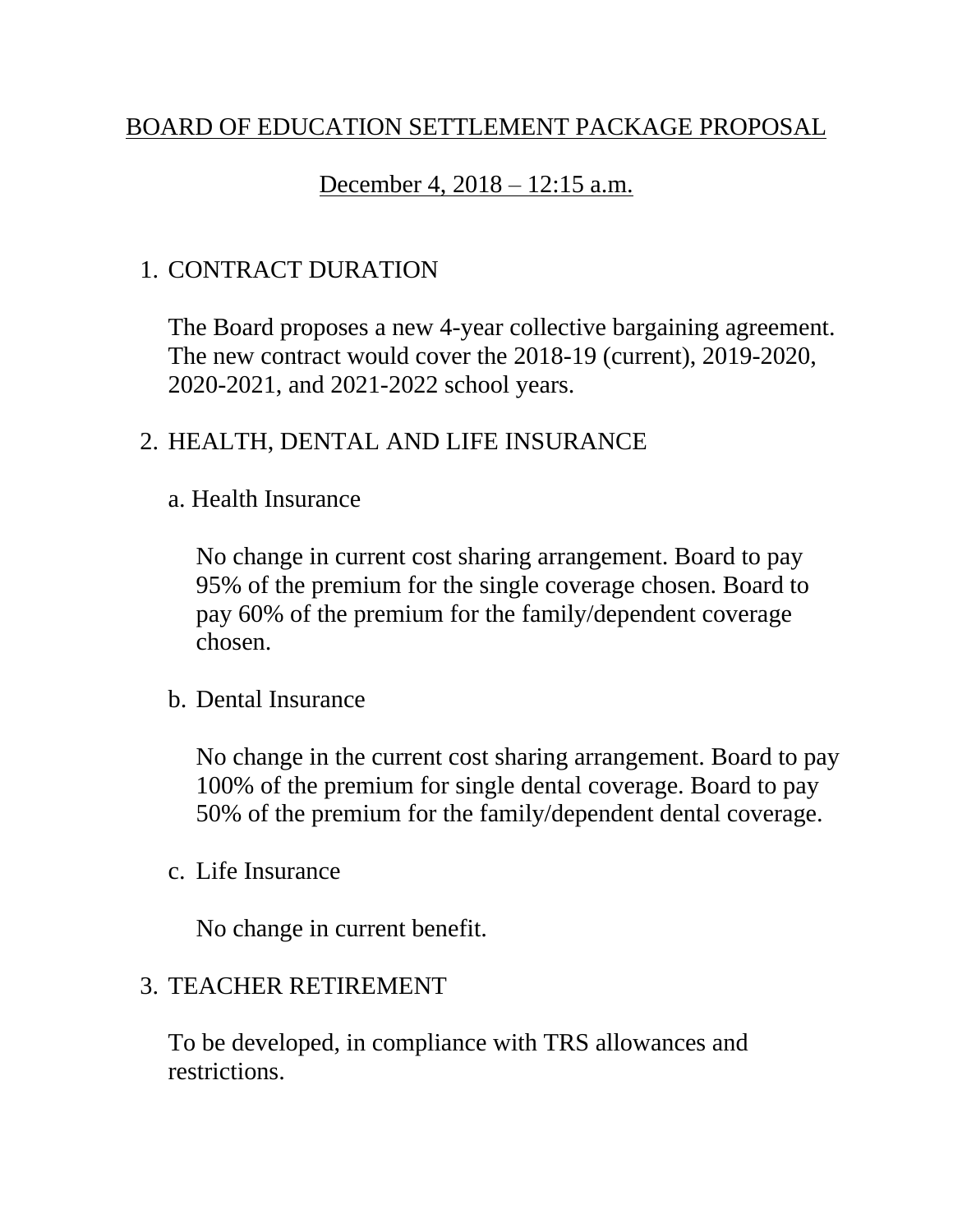## 4. SALARY

a. Base Salary Increase

The Board proposes that every teacher on the salary schedule will receive a salary increase over their 2017-2018 salary as listed below.

| Year      | <b>Additional</b>       | <b>Additional Flat</b> |  |  |
|-----------|-------------------------|------------------------|--|--|
|           | <b>Percentage Raise</b> | <b>Dollar Raise</b>    |  |  |
| 2018-2019 | 1.60%                   | \$1,900                |  |  |
| 2019-2020 | 1.60%                   | \$1,800                |  |  |
| 2020-2021 | 1.60%                   | \$1,700                |  |  |
| 2021-2022 | 1.15%                   | \$1,600                |  |  |

b. Longevity

No change in longevity. Teachers on longevity (i.e., off the salary schedule) will receive an annual increase of the 10-year rolling average of CPI for the duration of the contract.

c. Recognition of Educational Attainment

Maintain previous lane structure (i.e., no change in the number of lanes, the value of percentage increases for lanes, or the hour/degree classifications of lanes).

The "governor" will no longer remain in effect. Teachers will be moved to the appropriate lane as if there had been no governor, effective to the beginning of the 2018-2019 school year (i.e., retroactive to the beginning of the 2018-2019 school year).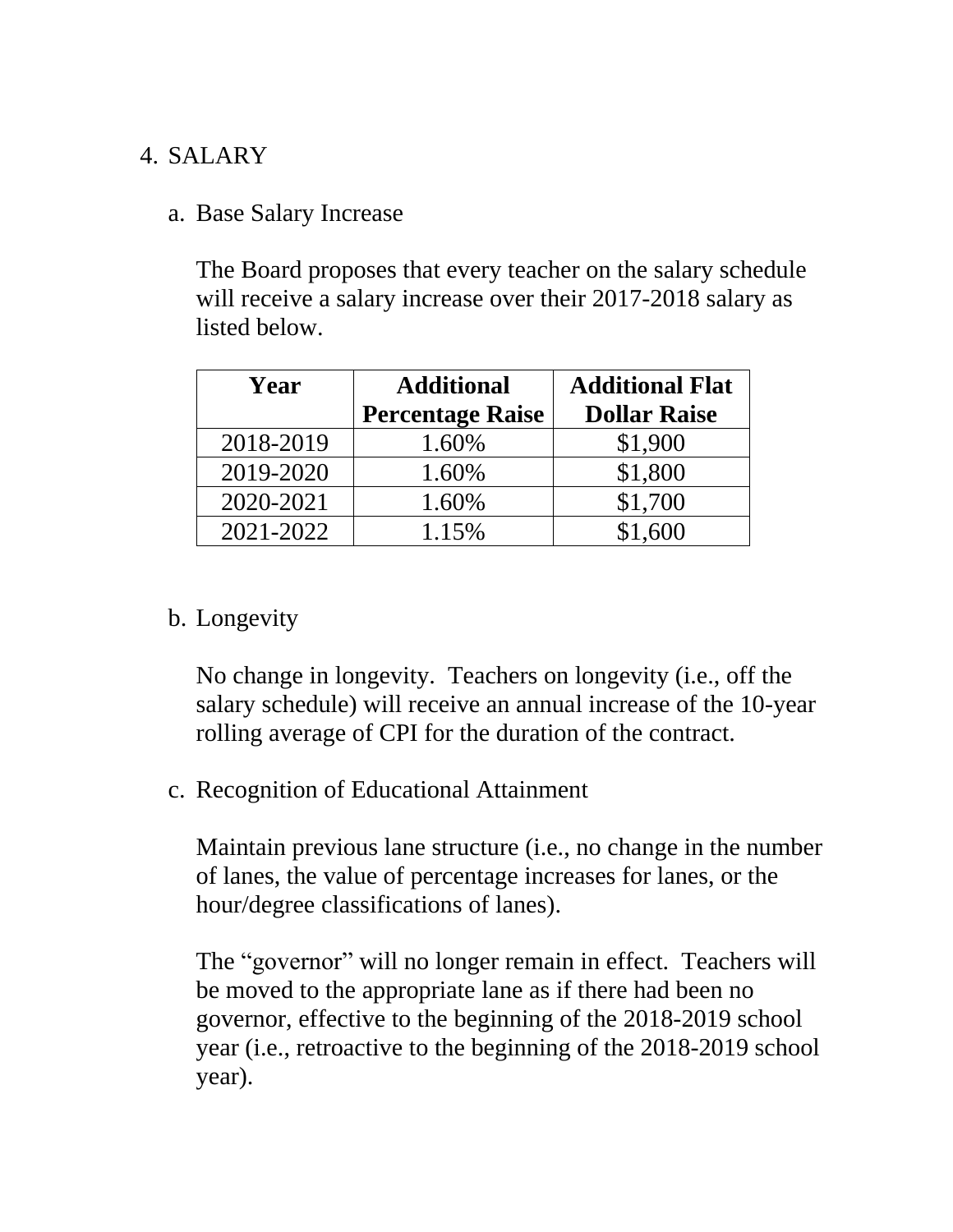- d. Board will pay \$35 per hour for summer school/summer curriculum work.
- e. Retroactive Pay

Salary increases will be paid retroactively to the beginning of the 2018-2019 school year.

## 5. EXTRA DUTY STIPENDS

The Board supports the subcommittee recommendations and supports using \$43,000 as the indexing salary for the length of the contract.

## 6. MISCELLANEOUS MATTERS

Several subcommittees met before the formal start of contract negotiations to review necessary contract language clarifications and minor changes to areas of the contract. This committee process led to recommendations for changes. The Board supports the subcommittee recommendations.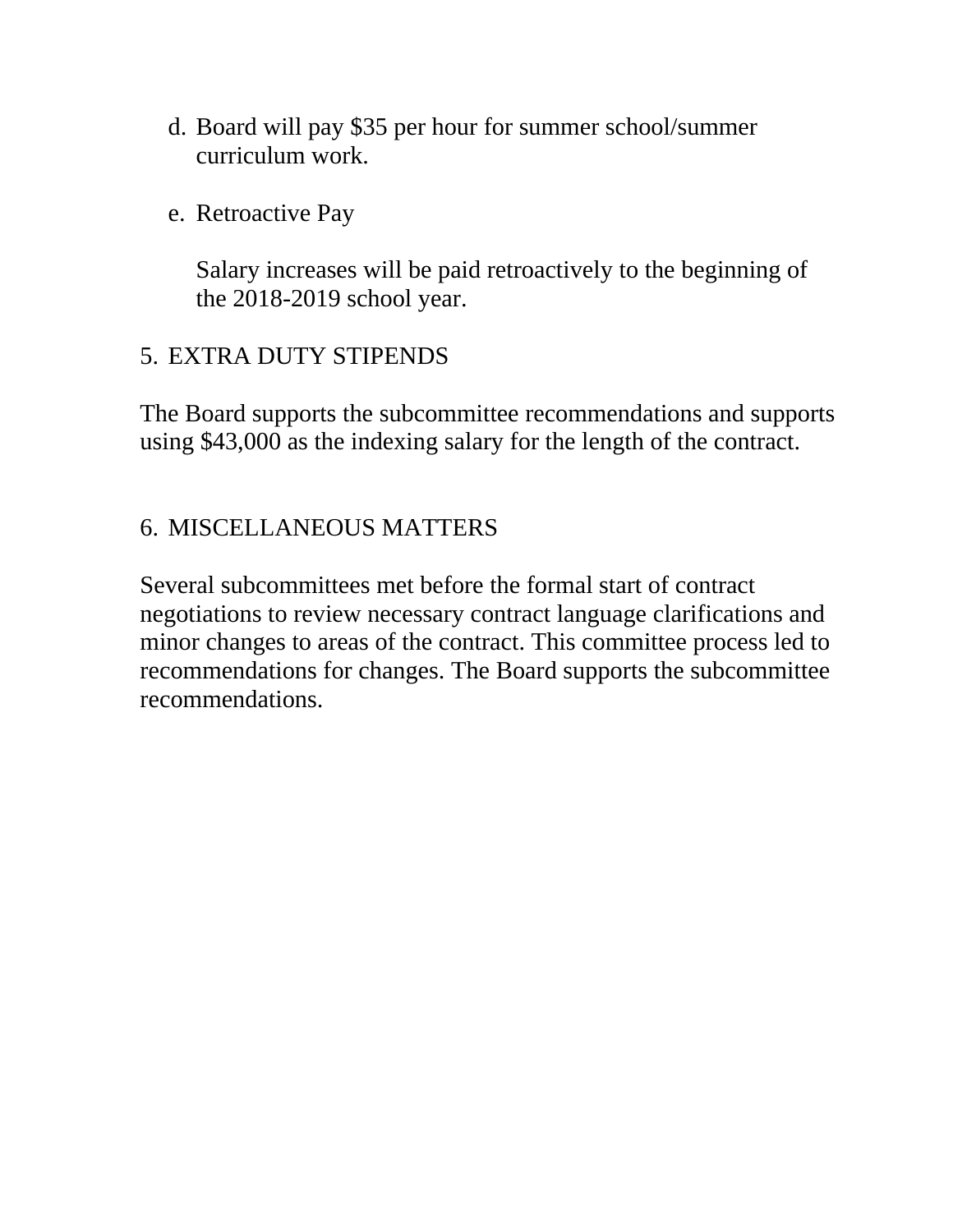|                | 2018-2019 SALARY CHART |          |              |              |          |          |          |          |            |  |
|----------------|------------------------|----------|--------------|--------------|----------|----------|----------|----------|------------|--|
|                | $BA + 0$               | $BA + 8$ | <b>BA+16</b> | <b>BA+24</b> | $MA+0$   | $MA+15$  | MA+30    | $MA+45$  | <b>DMA</b> |  |
| 1              | \$42,489               | \$43,565 | \$44,669     | \$45,803     | \$49,388 | \$51,939 | \$54,627 | \$57,460 | \$60,444   |  |
| $\overline{2}$ | \$43,138               | \$44,232 | \$45,353     | \$46,505     | \$50,148 | \$52,740 | \$55,471 | \$58,349 | \$61,381   |  |
| 3              | \$44,232               | \$45,353 | \$46,505     | \$47,688     | \$51,427 | \$54,087 | \$56,891 | \$59,845 | \$62,958   |  |
| 4              | \$45,353               | \$46,505 | \$47,688     | \$48,902     | \$52,740 | \$55,471 | \$58,349 | \$61,381 | \$64,576   |  |
| 5              | \$46,505               | \$47,688 | \$48,902     | \$50,148     | \$54,087 | \$56,891 | \$59,845 | \$62,958 | \$66,238   |  |
| 6              | \$47,688               | \$48,902 | \$50,148     | \$51,427     | \$55,471 | \$58,349 | \$61,381 | \$64,576 | \$67,943   |  |
| 7              | \$48,902               | \$50,148 | \$51,427     | \$52,740     | \$56,891 | \$59,845 | \$62,958 | \$66,238 | \$69,694   |  |
| 8              | \$50,148               | \$51,427 | \$52,740     | \$54,087     | \$58,349 | \$61,381 | \$64,576 | \$67,943 | \$71,491   |  |
| 9              | \$51,427               | \$52,740 | \$54,087     | \$55,471     | \$59,845 | \$62,958 | \$66,238 | \$69,694 | \$73,336   |  |
| 10             | \$52,740               | \$54,087 | \$55,471     | \$56,891     | \$61,381 | \$64,576 | \$67,943 | \$71,491 | \$75,230   |  |
| 11             | \$54,087               | \$55,471 | \$56,891     | \$58,349     | \$62,958 | \$66,238 | \$69,694 | \$73,336 | \$77,173   |  |
| 12             | \$55,471               | \$56,891 | \$58,349     | \$59,845     | \$64,576 | \$67,943 | \$71,491 | \$75,230 | \$79,169   |  |
| 13             | \$56,891               | \$58,349 | \$59,845     | \$61,381     | \$66,238 | \$69,694 | \$73,336 | \$77,173 | \$81,217   |  |
| 14             | \$58,349               | \$59,845 | \$61,381     | \$62,958     | \$67,943 | \$71,491 | \$75,230 | \$79,169 | \$83,319   |  |
| 15             | \$59,845               | \$61,381 | \$62,958     | \$64,576     | \$69,694 | \$73,336 | \$77,173 | \$81,217 | \$85,478   |  |
| 16             | \$61,381               | \$62,958 | \$64,576     | \$66,238     | 571,491  | \$75,230 | \$79,169 | \$83,319 | \$87,693   |  |
| 17             | \$62,958               | \$64,576 | \$66,238     | \$67,943     | \$73,336 | \$77,173 | \$81,217 | \$85,478 | \$89,968   |  |
| 18             |                        | \$66,238 | \$67,943     | \$69,694     | \$75,230 | \$79,169 | \$83,319 | \$87,693 | \$92,303   |  |
| 19             |                        | \$67,943 | \$69,694     | \$71,491     | 577,173  | \$81,217 | \$85,478 | \$89,968 | \$94,698   |  |
| 20             |                        | \$69,694 | \$71,491     | \$73,336     | \$79,169 | \$83,319 | \$87,693 | \$92,303 | \$97,158   |  |
| 21             |                        |          |              | \$75,230     | 581,217  | \$85,478 | \$89,968 | \$94,698 | \$99,684   |  |
| 22             |                        |          |              |              | \$83,319 | \$87,693 | \$92,303 | \$97,158 | \$102,276  |  |

T

Г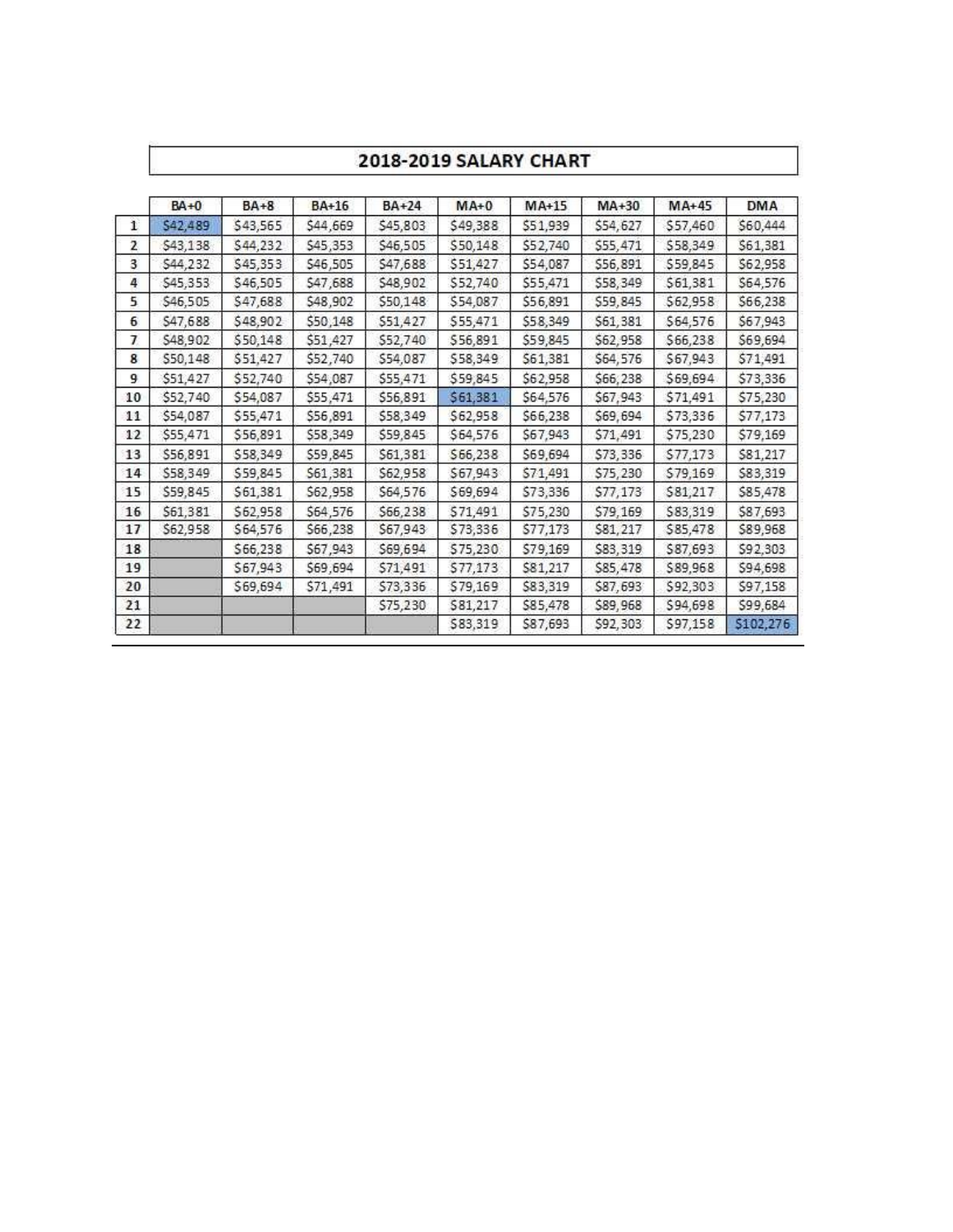#### 2019-2020 SALARY CHART

|                | BA+0     | $BA + 8$        | BA+16    | BA+24    | $MA+0$   | MA+15    | MA+30    | $MA+45$  | <b>DMA</b> |
|----------------|----------|-----------------|----------|----------|----------|----------|----------|----------|------------|
|                | BA1      | BA <sub>2</sub> | BA3      | BA4      | MA5      | MA6      | MA7      | MA8      | MAD9       |
| $\mathbf{1}$   | \$44,289 | \$45,365        | \$46,469 | \$47,603 | \$51,188 | \$53,739 | \$56,427 | \$59,260 | \$62,244   |
| $\overline{2}$ | \$44,969 | \$46,062        | \$47,184 | \$48,336 | \$51,978 | \$54,570 | \$57,301 | \$60,179 | \$63,211   |
| 3              | \$45,628 | \$46,740        | \$47,879 | \$49,049 | \$52,750 | \$55,384 | \$58,159 | \$61,083 | \$64,163   |
| 4              | \$46,740 | \$47,879        | \$49,049 | \$50,251 | \$54,050 | \$56,752 | \$59,601 | \$62,603 | \$65,765   |
| 5              | \$47,879 | \$49,049        | \$50,251 | \$51,484 | \$55,384 | \$58,159 | \$61,083 | \$64,163 | \$67,409   |
| 6              | \$49,049 | \$50,251        | \$51,484 | \$52,750 | \$56,752 | \$59,601 | \$62,603 | \$65,765 | \$69,098   |
| 7              | \$50,251 | \$51,484        | \$52,750 | \$54,050 | \$58,159 | \$61,083 | \$64,163 | \$67,409 | \$70,830   |
| 8              | \$51,484 | \$52,750        | \$54,050 | \$55,384 | \$59,601 | \$62,603 | \$65,765 | \$69,098 | \$72,609   |
| 9              | \$52,750 | \$54,050        | \$55,384 | \$56,752 | \$61,083 | \$64,163 | \$67,409 | \$70,830 | \$74,435   |
| 10             | \$54,050 | \$55,384        | \$56,752 | \$58,159 | \$62,603 | \$65,765 | \$69,098 | \$72,609 | \$76,309   |
| 11             | \$55,384 | \$56,752        | \$58,159 | \$59,601 | \$64,163 | \$67,409 | \$70,830 | \$74,435 | \$78,234   |
| 12             | \$56,752 | \$58,159        | \$59,601 | \$61,083 | \$65,765 | \$69,098 | \$72,609 | \$76,309 | \$80,208   |
| 13             | \$58,159 | \$59,601        | \$61,083 | \$62,603 | \$67,409 | \$70,830 | \$74,435 | \$78,234 | \$82,236   |
| 14             | \$59,601 | \$61,083        | \$62,603 | \$64,163 | \$69,098 | \$72,609 | \$76,309 | \$80,208 | \$84,316   |
| 15             | \$61,083 | \$62,603        | \$64,163 | \$65,765 | \$70,830 | \$74,435 | \$78,234 | \$82,236 | \$86,452   |
| 16             | \$62,603 | \$64,163        | \$65,765 | \$67,409 | \$72,609 | \$76,309 | \$80,208 | \$84,316 | \$88,646   |
| 17             | \$64,163 | \$65,765        | \$67,409 | \$69,098 | \$74,435 | \$78,234 | \$82,236 | \$86,452 | \$90,896   |
| 18             |          | \$67,409        | \$69,098 | \$70,830 | \$76,309 | \$80,208 | \$84,316 | \$88,646 | \$93,207   |
| 19             |          | \$69,098        | \$70,830 | \$72,609 | \$78,234 | \$82,236 | \$86,452 | \$90,896 | \$95,580   |
| 20             |          | \$70,830        | \$72,609 | \$74,435 | \$80,208 | \$84,316 | \$88,646 | \$93,207 | \$98,013   |
| 21             |          |                 |          | \$76,309 | \$82,236 | \$86,452 | \$90,896 | \$95,580 | \$100,513  |
| 22             |          |                 |          |          | \$84,316 | \$88,646 | \$93,207 | \$98,013 | \$103,079  |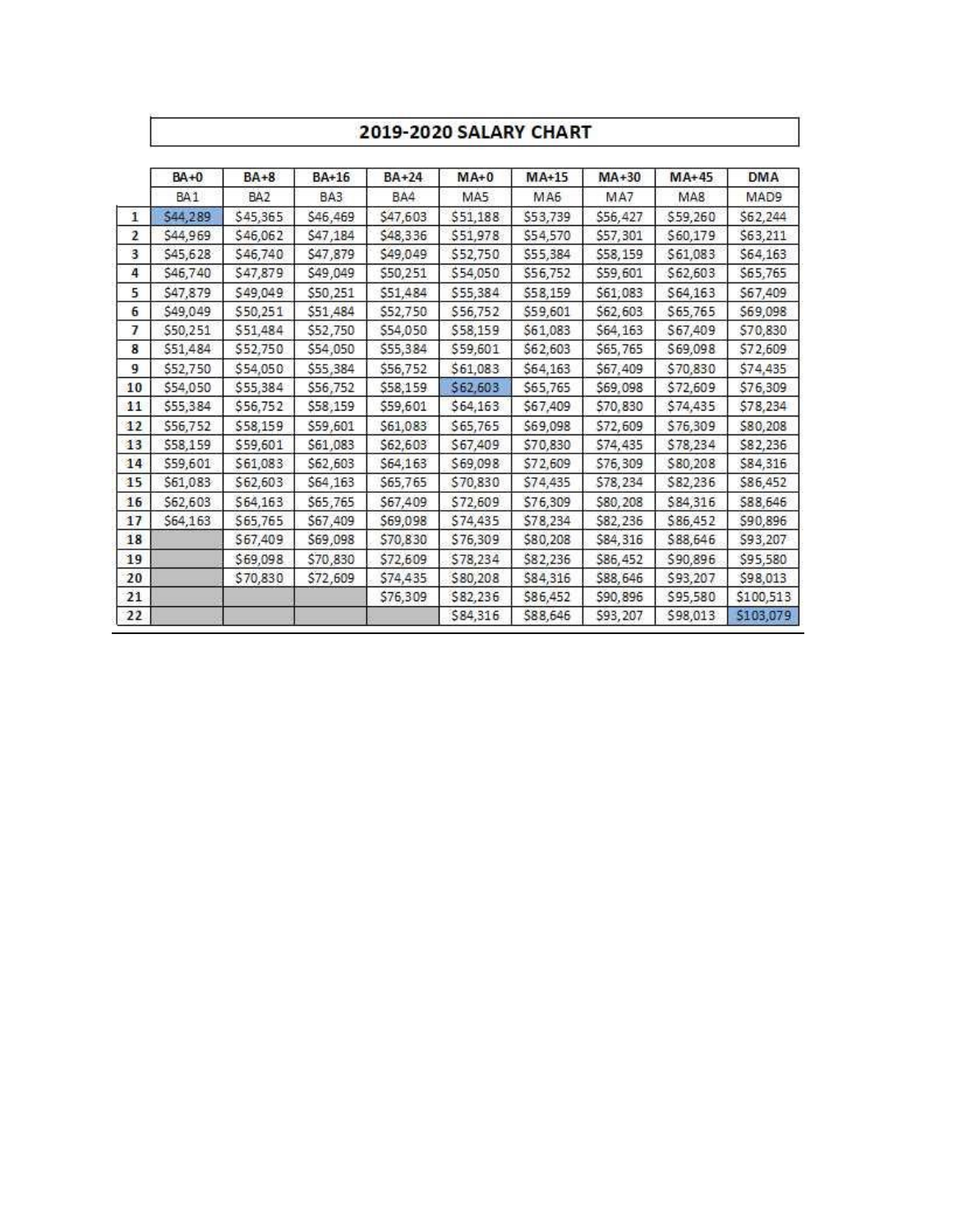#### 2020-2021 SALARY CHART

|              | $BA + 0$ | $BA + 8$ | BA+16    | <b>BA+24</b> | $MA+0$   | $MA+15$  | $MA+30$  | $MA+45$  | <b>DMA</b> |
|--------------|----------|----------|----------|--------------|----------|----------|----------|----------|------------|
| $\mathbf{1}$ | \$45,989 | \$47,065 | \$48,169 | \$49,303     | \$52,888 | \$55,439 | \$58,127 | \$60,960 | \$63,944   |
| 2            | \$46,698 | \$47,791 | \$48,913 | \$50,065     | \$53,707 | \$56,299 | \$59,030 | \$61,908 | \$64,940   |
| 3            | \$47,389 | \$48,499 | \$49,639 | \$50,809     | \$54,510 | \$57,143 | \$59,918 | \$62,842 | \$65,922   |
| 4            | \$48,058 | \$49,188 | \$50,345 | \$51,534     | \$55,294 | \$57,970 | \$60,790 | \$63,760 | \$66,890   |
| 5.           | \$49,188 | \$50,345 | \$51,534 | \$52,755     | \$56,615 | \$59,360 | \$62,255 | \$65,305 | \$68,517   |
| 6            | \$50,345 | \$51,534 | \$52,755 | \$54,008     | \$57,970 | \$60,790 | \$63,760 | \$66,890 | \$70,188   |
| 7            | \$51,534 | \$52,755 | \$54,008 | \$55,294     | \$59,360 | \$62,255 | \$65,305 | \$68,517 | \$71,904   |
| 8            | \$52,755 | \$54,008 | \$55,294 | \$56,615     | \$60,790 | \$63,760 | \$66,890 | \$70,188 | \$73,663   |
| 9            | \$54,008 | \$55,294 | \$56,615 | \$57,970     | \$62,255 | \$65,305 | \$68,517 | \$71,904 | \$75,471   |
| 10           | \$55,294 | \$56,615 | \$57,970 | \$59,360     | \$63,760 | \$66,890 | \$70,188 | \$73,663 | \$77,326   |
| 11           | \$56,615 | \$57,970 | \$59,360 | \$60,790     | \$65,305 | \$68,517 | \$71,904 | \$75,471 | \$79,230   |
| 12           | \$57,970 | \$59,360 | \$60,790 | \$62,255     | \$66,890 | \$70,188 | \$73,663 | \$77,326 | \$81,186   |
| 13           | \$59,360 | \$60,790 | \$62,255 | \$63,760     | \$68,517 | \$71,904 | \$75,471 | \$79,230 | \$83,191   |
| 14           | \$60,790 | \$62,255 | \$63,760 | \$65,305     | \$70,188 | \$73,663 | \$77,326 | \$81,186 | \$85,252   |
| 15           | \$62,255 | \$63,760 | \$65,305 | \$66,890     | \$71,904 | \$75,471 | \$79,230 | \$83,191 | \$87,365   |
| 16           | \$63,760 | \$65,305 | \$66,890 | \$68,517     | \$73,663 | \$77,326 | \$81,186 | \$85,252 | \$89,535   |
| 17           | \$65,305 | \$66,890 | \$68,517 | \$70,188     | \$75,471 | \$79,230 | \$83,191 | \$87,365 | \$91,764   |
| 18           |          | \$68,517 | \$70,188 | \$71,904     | \$77,326 | \$81,186 | \$85,252 | \$89,535 | \$94,050   |
| 19           |          | \$70,188 | \$71,904 | \$73,663     | \$79,230 | \$83,191 | \$87,365 | \$91,764 | \$96,398   |
| 20           |          | \$71,904 | \$73,663 | \$75,471     | \$81,186 | \$85,252 | \$89,535 | \$94,050 | \$98,809   |
| 21           |          |          |          | \$77,326     | \$83,191 | \$87,365 | \$91,764 | \$96,398 | \$101,281  |
| 22           |          |          |          |              | \$85,252 | \$89,535 | \$94,050 | \$98,809 | \$103,821  |